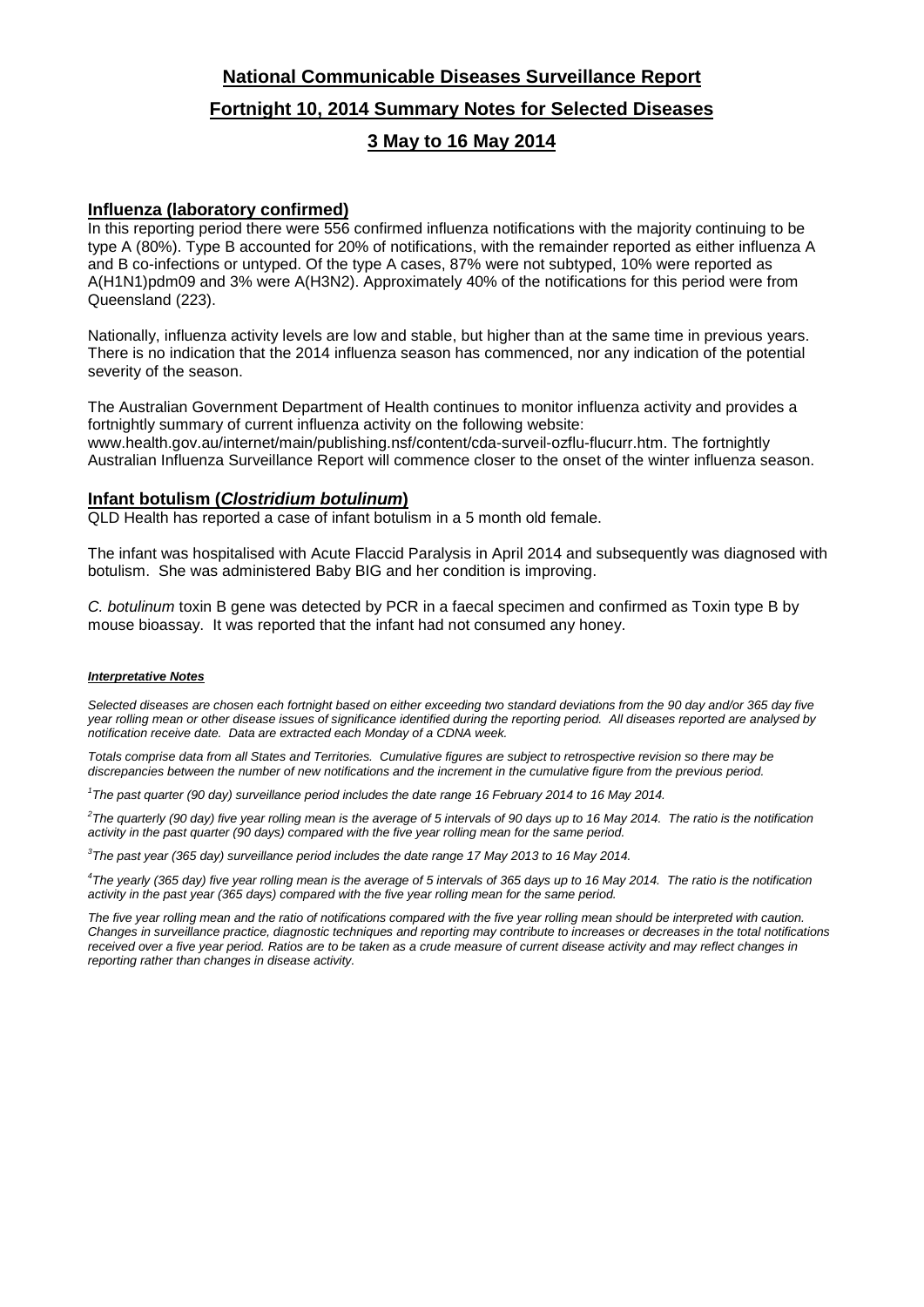#### **ADT FN10 Notification Received Date 03/05/2014 to 16/05/2014**

|                                              | <b>State or Territory</b> |                |    |               |     |            |            |     |                                           | <b>Totals for Australia</b>            | <b>Historical 90 Day Period</b>                               |                    |                        |                                        | <b>Historical 365 Day Period</b>              |                                                              |                |                                     |                                            |                                                           |
|----------------------------------------------|---------------------------|----------------|----|---------------|-----|------------|------------|-----|-------------------------------------------|----------------------------------------|---------------------------------------------------------------|--------------------|------------------------|----------------------------------------|-----------------------------------------------|--------------------------------------------------------------|----------------|-------------------------------------|--------------------------------------------|-----------------------------------------------------------|
| <b>Disease</b>                               | ACT                       | <b>NSW</b>     | NT | <b>OLD</b>    | SA. | <b>TAS</b> | <b>VIC</b> | WA  | <b>This</b><br><b>Reporting</b><br>Period | <b>Previous</b><br>Reporting<br>Period | <b>Same</b><br><b>Reporting</b><br>Period<br><b>Last Year</b> | 2014<br><b>YTD</b> | Past<br><b>Ouarter</b> | Quarterly<br>Rolling<br>5 year<br>mean | Ratio<br>Past<br>Quarter<br>$/5$ year<br>mean | <b>Exceeds</b><br>Quarterly<br>rolling<br>$mean +2$<br>SD by | Past<br>Year   | Yearly<br>rolling<br>5 year<br>mean | Ratio<br>Past<br>year<br>$/5$ year<br>mean | <b>Exceeds</b><br>Yearly<br>rolling<br>$mean +2$<br>SD by |
| <b>Bloodborne diseases</b>                   |                           |                |    |               |     |            |            |     |                                           |                                        |                                                               |                    |                        |                                        |                                               |                                                              |                |                                     |                                            |                                                           |
| Hepatitis (NEC)                              |                           |                |    |               |     |            |            |     |                                           |                                        |                                                               |                    |                        | $\bigcap$                              | $( )$ .                                       |                                                              |                | ( ) . ( )                           | $\bigcap$                                  |                                                           |
| Hepatitis B (newly acquired)                 |                           |                |    |               |     |            |            |     |                                           | 6                                      | $7\phantom{.0}$                                               | 70                 | 42                     | 55.2                                   | 0.8                                           |                                                              | 176            | 220.4                               | 0.8                                        |                                                           |
| Hepatitis B (unspecified)                    |                           | 107            |    | 34            | 18  |            | 62         | 18  | 254                                       | 209                                    | 290                                                           | 2,453              | 1,684                  | 1,729.4                                | 1.0                                           |                                                              | 6.911          | 6,714.8                             | 1.0                                        |                                                           |
| Hepatitis C (newly acquired)                 |                           |                |    |               |     |            |            |     | 10                                        | 11                                     | 17                                                            | 156                | -89                    | 105.4                                  | 0.8                                           |                                                              | 394            | 415.8                               | 0.9                                        |                                                           |
| Hepatitis C (unspecified)                    | 10                        | 159            |    | 114           | 17  |            | 90         | 52  | 455                                       | 316                                    | 398                                                           | 3,810              | 2,623                  | 2.641.8                                | 1.0                                           |                                                              | 10,410         | 10,420.2                            | 1.0                                        |                                                           |
| Hepatitis D                                  |                           | 2              |    | $\mathcal{D}$ |     |            |            |     |                                           |                                        |                                                               | 15                 | <sup>11</sup>          | 10.8                                   | 1.0                                           |                                                              | 54             | 36.4                                | 1.5                                        | 4.1                                                       |
| <b>Gastrointestinal diseases</b>             |                           |                |    |               |     |            |            |     |                                           |                                        |                                                               |                    |                        |                                        |                                               |                                                              |                |                                     |                                            |                                                           |
| <b>Botulism</b>                              |                           |                |    |               |     |            |            |     |                                           |                                        |                                                               |                    |                        | 0.6                                    | 1.7                                           |                                                              | $\overline{3}$ | 1.0                                 | 3.0                                        |                                                           |
| Campylobacteriosis                           | 23                        | NN             | 11 | 260           | 57  | 36         | 231        | 113 | 731                                       | 646                                    | 523                                                           | 7,055              | 4,427                  | 3,746.6                                | 1.2                                           |                                                              | 16,482         | 16,148.6                            | 1.0                                        |                                                           |
| Cryptosporidiosis                            |                           | 26             |    | 44            | 19  |            | 26         | 17  | 141                                       | 82                                     | 183                                                           | 1,266              | 817                    | 1.523.0                                | 0.5                                           |                                                              | 2,689          | 2.880.2                             | 0.9                                        |                                                           |
| Haemolytic uraemic syndrome (HUS)            |                           |                |    |               |     |            |            |     |                                           |                                        |                                                               | 10                 | $\Delta$               | 3.4                                    | 1.2                                           |                                                              | <sup>17</sup>  | 16.0                                | 1.1                                        |                                                           |
| Hepatitis A                                  |                           |                |    |               |     |            |            |     |                                           | 8                                      |                                                               | 111                | 75                     | 72.6                                   | 1.0                                           |                                                              | 217            | 272.8                               | 0.8                                        |                                                           |
| Hepatitis E                                  |                           |                |    |               |     |            |            |     |                                           |                                        |                                                               | 14                 | 11                     | 11.8                                   | 0.9                                           |                                                              | 30             | 37.8                                | 0.8                                        |                                                           |
| Listeriosis                                  |                           | $\mathcal{E}$  |    |               |     |            |            |     |                                           | $\mathcal{R}$                          |                                                               | 33                 | 22                     | 23.6                                   | 0.9                                           |                                                              | 69             | 79.6                                | 0.9                                        |                                                           |
| <b>STEC, VTEC</b>                            |                           |                |    |               |     |            |            |     |                                           | 6                                      | 6                                                             | 62                 | 36                     | 31.0                                   | 1.2                                           |                                                              | 176            | 106.8                               | 1.6                                        | 17.6                                                      |
| Salmonellosis                                | 14                        | 203            | 24 | 242           | 56  |            | 155        | 71  | 774                                       | 724                                    | 525                                                           | 7,713              | 5,234                  | 3,617.2                                | 1.4                                           | 948.8                                                        | 14,554         | 10,992.8                            | 1.3                                        | 719.0                                                     |
| Shigellosis                                  |                           | $\overline{4}$ |    | 6             |     |            | 11         |     | 25                                        | 36                                     | 27                                                            | 433                | 262                    | 145.6                                  | 1.8                                           | 63.9                                                         | 750            | 584.0                               | 1.3                                        |                                                           |
| <b>Typhoid Fever</b>                         |                           | $\mathcal{R}$  |    |               |     |            |            |     |                                           | $\overline{3}$                         | 6                                                             | 56                 | 27                     | 40.6                                   | 0.7                                           |                                                              | 120            | 121.8                               | 1.0                                        |                                                           |
| <b>Ouarantinable diseases</b>                |                           |                |    |               |     |            |            |     |                                           |                                        |                                                               |                    |                        |                                        |                                               |                                                              |                |                                     |                                            |                                                           |
| Cholera                                      |                           |                |    |               |     |            |            |     |                                           |                                        |                                                               |                    |                        | 2.0                                    | 0.5                                           |                                                              | Δ              | 4.6                                 | 0.9                                        |                                                           |
| <b>HPAIH</b>                                 |                           |                |    |               |     |            |            |     |                                           |                                        |                                                               |                    |                        | $\left( \right)$ .                     | 0.                                            |                                                              |                | $( )_{0}$                           | ( ) . ( )                                  |                                                           |
| Plague                                       |                           |                |    |               |     |            |            |     |                                           |                                        |                                                               |                    |                        | $\bigcap$                              | $\bigcap$                                     |                                                              |                | ()()                                |                                            |                                                           |
| Rabies                                       |                           |                |    |               |     |            |            |     |                                           |                                        |                                                               |                    |                        | $\bigcap$                              | $\Omega$ .                                    |                                                              |                | ( ) . ( )                           | ()                                         |                                                           |
| Severe Acute Respiratory Syndrome            |                           |                |    |               |     |            |            |     |                                           |                                        |                                                               |                    |                        |                                        |                                               |                                                              |                |                                     |                                            |                                                           |
| (SARS)                                       |                           |                |    |               |     |            |            |     |                                           |                                        |                                                               |                    |                        | ()                                     | $()$ .                                        |                                                              |                | ()                                  | ()()                                       |                                                           |
| Smallpox                                     |                           |                |    |               |     |            |            |     |                                           |                                        |                                                               |                    |                        | $\bigcap$                              | $( )$ .                                       |                                                              |                | $()$ .                              | ()()                                       |                                                           |
| Viral haemorrhagic fever (NEC)               |                           |                |    |               |     |            |            |     |                                           |                                        |                                                               |                    |                        | $\bigcap$                              | $\Omega$ .                                    |                                                              |                | 0.0                                 | $\Omega$                                   |                                                           |
| Yellow fever                                 |                           |                |    |               |     |            |            |     |                                           |                                        |                                                               |                    |                        | 0.3                                    | $\bigcirc$ .                                  |                                                              |                | 0.5                                 | ()()                                       |                                                           |
| <b>Sexually transmissible infections</b>     |                           |                |    |               |     |            |            |     |                                           |                                        |                                                               |                    |                        |                                        |                                               |                                                              |                |                                     |                                            |                                                           |
| Chlamydial infection                         | 33                        | 946            | 70 | 842           | 213 | 74         | 736        | 454 | 3,368                                     | 2,753                                  | 3,293                                                         | 32,810             | 22,022                 | 19,626.6                               | 1.1                                           |                                                              |                | 84,171 73,697.4                     | 1.1                                        |                                                           |
| Donovanosis                                  |                           |                |    |               |     |            |            |     |                                           |                                        |                                                               |                    |                        | 0.2                                    | 5.0                                           |                                                              |                | 1.0                                 | 1.0                                        |                                                           |
| Gonococcal infection                         | 6                         | 158            | 37 | 155           | 28  |            | 96         | 93  | 574                                       | 525                                    | 590                                                           | 6,106              | 3,910                  | 2,974.4                                | 1.3                                           |                                                              |                | 15,648 10,872.4                     | 1.4                                        |                                                           |
| Syphilis - congenital                        |                           |                |    |               |     |            |            |     |                                           |                                        |                                                               |                    |                        | 1.4                                    | 0.7                                           |                                                              | 6              | 4.2                                 | 1.4                                        |                                                           |
| Syphilis $<$ 2 years                         |                           | $\tau$         |    | 15            |     |            | 12         |     | 41                                        | 43                                     | 76                                                            | 602                | 374                    | 354.8                                  | 1.1                                           |                                                              | 1.708          | 1,349.0                             | 1.3                                        |                                                           |
| Syphilis $> 2$ years or unspecified duration | $\mathcal{P}$             | 9              |    |               |     |            | 40         |     | 63                                        | 47                                     | 79                                                            | 620                | 429                    | 365.6                                  | 1.2                                           |                                                              | 1.693          | 1,378.4                             | 1.2                                        | 163.0                                                     |

#### **Footnotes:**

\* Ratio of the 90 day prior surveillance period to the past 90 day 5 year rolling mean, or ratio of the 365 day prior surveillance period to the 365 day 5 year rolling mean. NN = Not Notifiable, NDP = No Data Provided, NEC = Not Elsewhere Classified

Past Quarter (90d prior surveillance period): 16/02/2014 to 16/05/2014 Past year (365d prior surveillance period): 17/05/2013 to 16/05/2014<br>
Past year (365d prior surveillance period): 17/05/2014<br>
Yearly rolling 5Yr Mean ( Quarterly rolling 5Yr Mean (90d 5Yr Mean): Quarterly rolling 5Yr Mean (90d 5Yr Mean) 1: 16/02/2013 to 16/05/2013 Yearly rolling 5Yr Mean (365d 5Yr Mean) 1: 17/05/2012 to 16/05/2013 Quarterly rolling 5Yr Mean (90d 5Yr Mean) 2: 17/02/2012 to 16/05/2012 Yearly rolling 5Yr Mean (365d 5Yr Mean) 2: 18/05/2011 to 16/05/2012 Quarterly rolling 5Yr Mean (90d 5Yr Mean) 3: 16/02/2011 to 16/05/2011 Yearly rolling 5Yr Mean (365d 5Yr Mean) 3: 17/05/2010 to 16/05/2011 Quarterly rolling 5Yr Mean (90d 5Yr Mean) 4: 16/02/2010 to 16/05/2010 Yearly rolling 5Yr Mean (365d 5Yr Mean) 4: 17/05/2009 to 16/05/2010 Quarterly rolling 5Yr Mean (90d 5Yr Mean) 5:  $16/02/2009$  to  $16/05/2009$